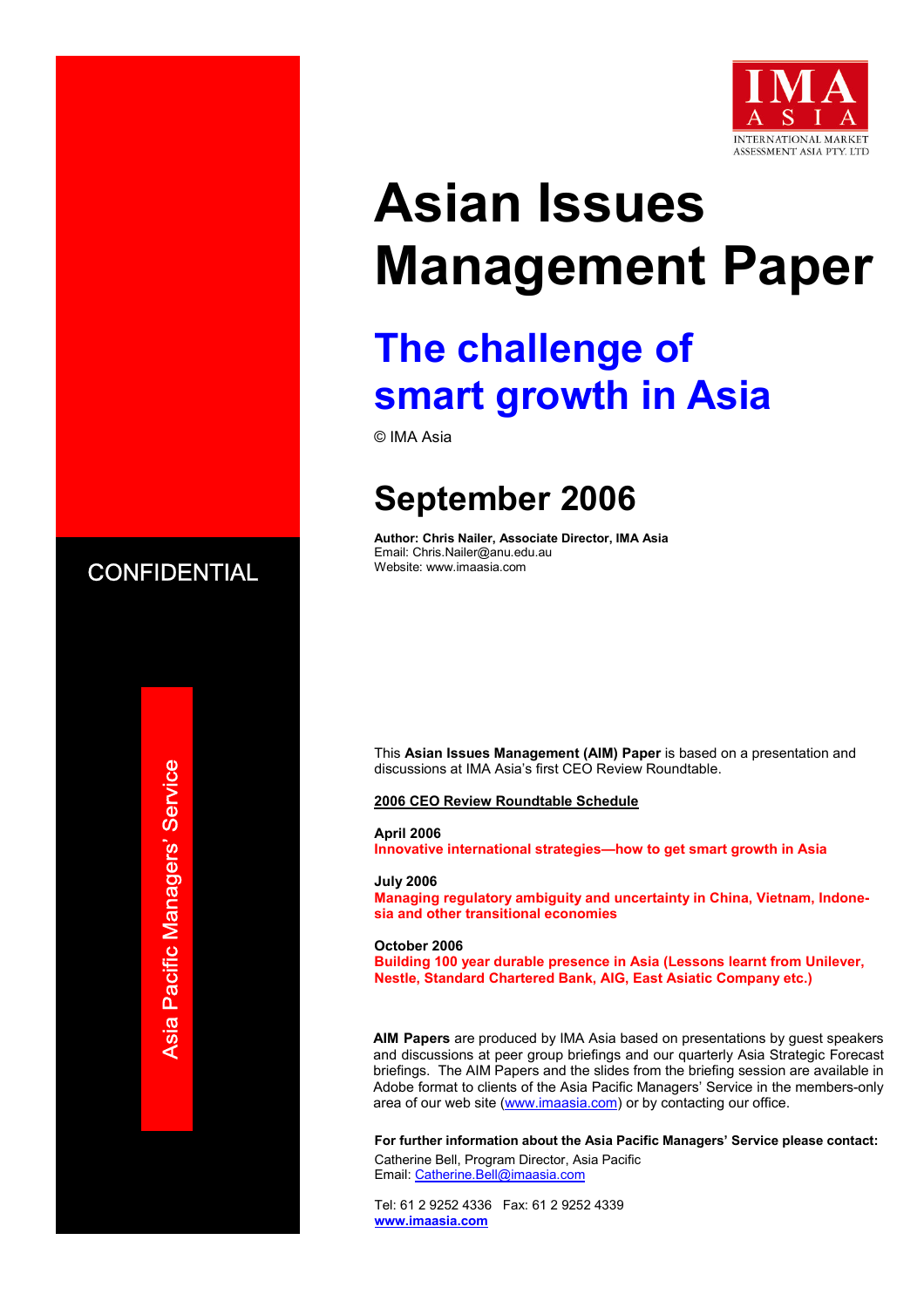

#### **The Challenge of Smart Growth in Asia Chris Nailer, Associate Director, IMA Asia**

**An Asian Issues Management (AIM) Paper based on interviews and discussions with IMA Asia clients.** 

**Asia's challenge to corporate stability … how to manage the complexities & dangers of rapid growth**  Fast growth is generally a good thing but managing it is rarely a comfortable experience. For the past few decades business growth in Asia has been like that. The experience of the 1990s and early 2000s indicates that companies are now being much more selective about the kinds of growth they want in Asia. Asia-Pacific operations present a particular challenge because, on the one hand, they offer the prospect of high growth, but on the other, they often create additional complexity in the way the business has to be managed. If Asian operations are growing at 25% annually while the rest of the world is averaging 5% growth stresses can emerge even though Asian sales may be no more than 10-15% of the total business. So is it worth it creating all these complex exceptions within the business, just for the sake of capturing growth in Asia? How can companies capture the some of the growth without creating unnecessary complexity? This is what we will be discussing here. **What is smart growth? … there are smart structures … and smart processes**  Smart growth means growth that is efficient in the use of resources (i.e. profitable), growth that can be serviced continuously without creating costly and unnecessary business infrastructure, and growth that creates new options for future business that fit coherently within an overall international corporate strategy. 'Smart' could also describe the way the company goes about achieving this kind of growth. For example, smart growth might involve: • Aligning with complementary businesses to create a more valuable product/service offering or to get greater visibility or access to customers. • Sharing production and delivery resources, subcontracting, outsourcing, piggy-backing so as to create flexibility in the way the product or service is delivered. • Accelerated learning and development so as to create a more powerful management team or more powerful channel partners to drive Asia. • Knowledge sharing from one market to another, to accelerate growth based on successes tried elsewhere in the region • Drawing on knowledge from other international operations – particularly emerging markets - so as to accelerate the development of effective operations in Asia **Driving fast sales growth is relatively easy … but creating a business to profitably sustain that growth can be challenging** Business growth is governed by complex, interdependent and often unstable relationships amongst variables. In the past the topline – sales revenue - tended to dominate the corporate view. Achieving high growth in sales or market share was seen to be the main priority of businesses in Asia because: (a) Asian markets themselves were expanding rapidly. (b) In many places new products and services were becoming established in the local purchasing pattern for the first time, delivering 'penetration' stage accelerated growth. Sometimes the focus on the revenue line distracted attention from ensuring that the processes for delivering the product were able to keep pace. Expanding the operations and delivery system of a business is generally more complex and time-consuming than growing sales revenue, particularly when that delivery system has to deal in multiple geographies, across very different regulatory frameworks, financial systems, infrastructure constraints and so on. As a result, rapidly growing businesses often run into resource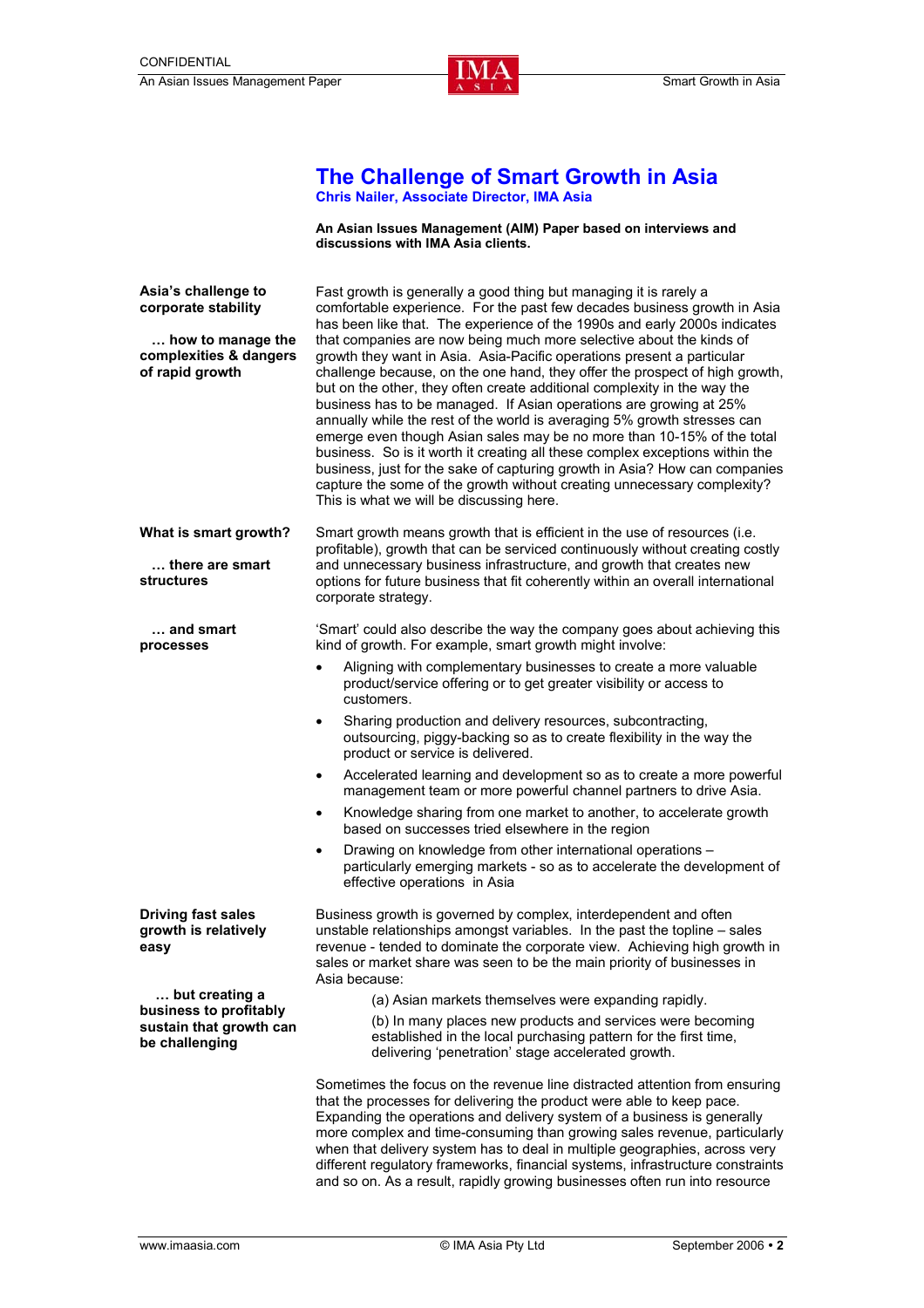

constraints, as the training and development of people and the expansion of supply capacity leg behind. One important aspect of 'smart growth' therefore involves looking for innovative ways of making the business rapidly scalable.

 In the next few sections we present case studies on eight international companies looking for innovative ways of creating 'smart growth' in Asia.

#### **CASE STUDY 1: A US IT solutions company**

The principal challenge this company faces is that the selling environment in Asia is now much tougher than it used to be.

 "There are more international competitors in the markets we serve; there are more local competitors also. And since 1997, corporate profit goals are tighter. We have been focusing on ways of getting out from under the pressure that the market tends to commoditise the product."

#### *Operations Director, Asia-Pacific*

A second challenge is that the company's Asia-Pacific territory comprises markets that are growing at different rates.

> "Japan is large for us, but growing very slowly. Together with Australia, it used to be a big proportion of 'Asia-Pac.' But now China and India are growing really fast. And across these very different markets we have to develop a coherent regional strategy."

#### *Operations Director, Asia-Pacific*

Asia is also the supply-point for most of the company's products, for distribution worldwide. Some product is made in Ireland. US production has now all been moved to the Philippines. China is a major supply point also and India has an R&D and software development centre.

**The challenge of maintaining margins … a critical role for customer-centric teams**  In order to maintain product margins and make Asia-Pacific sales highly profitable, the Asia-Pac organisation has recently restructured around customer-centric teams. Each team focuses on one major customer group: individual key accounts, industry vertical segments, the small-to-medium business sector, and resellers. The customer-centric team is responsible for coordinating all resources necessary for selling, supplying and supporting their customer segment – from sales, marketing communications, finance, IT products, manufacturing and so on. Coordination amongst the teams is maintained through weekly sales update calls, a monthly conference call and quarterly face-to-face meetings to review operations and to share learning. From the customers' point of view, this approach ensures all activities relevant to the customer's ongoing relationship with the company get appropriate attention, issues get resolved quickly, enhancing the company's reputation for responsive service.

> The US end of the company is also organised into 'customer-focused teams', but is looking closely at how the teams work in Asia-Pac. The challenges presented by widely different market demands in Asia have highlighted the benefits of sharing knowledge across the region.

> > "We're not going to be able to deal with China challenges unless we look at what's been successful for our business elsewhere. Having tight teams sharing their learning regularly makes a big difference." Across the corporation, learning, training and development are receiving new emphasis. A new Learning and Development team with around 20 staff has been established in Singapore to accelerate the development of higher-level 'solution selling' skills needed by the 'customer-centric' approach to marketing and service.

*Operations Director, Asia-Pacific* 

**Plus wildly divergent growth rates across Asia** 

**and profits** 

**A strong focus on knowledge sharing** 

 **… managed by a Singapore-based team** 

 **… supporting solution selling skills** 

**development** 

**Escalating competition for Asian markets**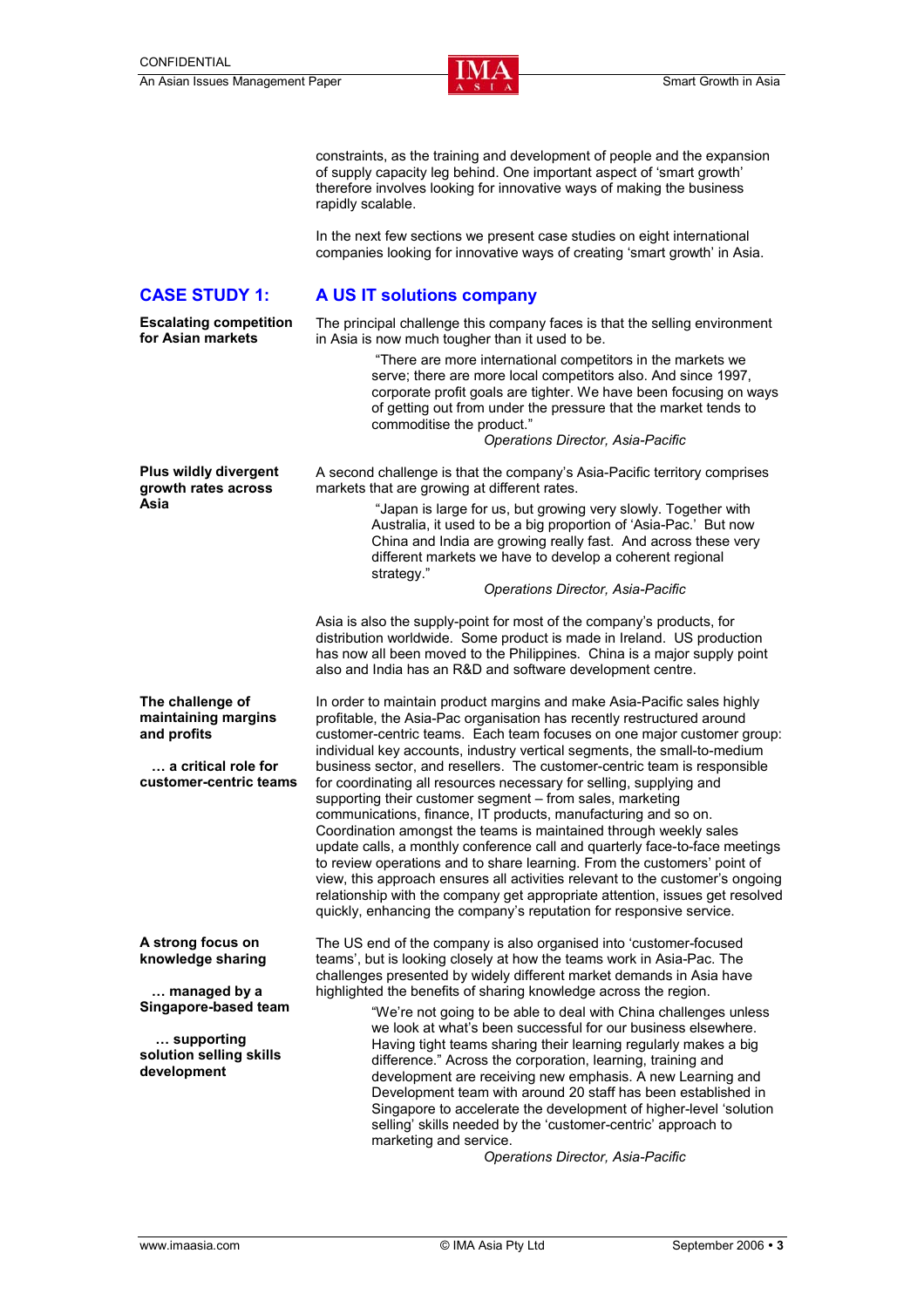

**Mixing wholly-owned sales ops** 

**… with distributors for frontier markets** 

**… it works in India, so try it in China** 

**Taking successful Asian smart growth strategies to other regions** 

And the company is looking for innovative, resource-efficient ways of selling into second- and third-tier cities in its most rapidly-growing markets.

> "We set up a wholly-owned local sales organisation in each country and fund that through the distribution channel. When we get down to second and third-tier cities, this gets very expensive. So we experimented in India with outsourcing the sales effort for the smaller cities to our local distributors. We pay for them to make the sales calls. This has worked well in India and we are now adopting this approach in China."

*Operations Director, Asia-Pacific* 

In summary, this company has reorganised its Asia-Pacific sales and marketing and service delivery to emphasise customer value to preserve its margins; it has experimented with resource-efficient ways of selling into smaller cities; and it has set up mechanisms for sharing knowledge across different segments and country markets. These approaches have shown themselves to be successful in Asia-Pacific and the parent organisation in the USA is now looking at adopting some of their approaches.

**Focusing on the premium price segment** 

 **… with high-quality service** 

#### **CASE STUDY 2: A US industrial services company**

The principal challenge that this company faces in Asia is how to support double-digit profitable growth, while maintaining quality, consistency and control. The company delivers industrial services to the food, beverages and hospitality sectors. It pitches its services against one major competitor in most of its markets – another US company. It positions itself at a higher price-point and is growing faster that this main competitor. The value proposition includes high levels of customer service and intensive training to ensure consistent delivery of the benefits to end customers. The customers are major global brands with reputations to protect.

> "The total budget for our services is only a tiny fraction of the customer's overall costs, so premium pricing for us makes almost no difference to them. What is vitally important is absolutely consistent quality service. For that, we have to be able to control what we do."

#### *Asia Pacific Vice President*

A large part of the company's growth in Asia comes from existing customers – food processing or hospitality companies – expanding across the region and globally, and asking this company to service them in new locations.

**Look for lessons from other emerging markets … in choosing your**  The company has modelled and adapted its approach in Asia over the past four years based on approaches developed for handling the emerging markets of Eastern Europe some ten years earlier. "Sure, Asia is different, but many of the management challenges across emerging markets are similar, and many of the same principles can be applied" according to the regional vice president, who previously worked for the company in Europe. These principles include:

- (1) Be selective in the customers you take on. Understand who the winners are. Don't target too many. Build your knowledge of their operations. Build a long-term partnership with them. Grow with them.
- (2) Keep the capital investment in producing the ingredients and materials low; look for co-packing arrangements with existing manufacturers; take an equity stake in the manufacturer's business so you know what's going on, but you don't need 100% ownership. Source ingredients locally so as to balance costs and revenues in local currency, reducing currency risks.
- (3) Keep expatriates to a minimum. The total Asia-Pacific organisation for this company has only 6-7 expatriates. Operations in each country, right up to the local CEO, are local employees.

**customers** 

**overheads** 

**… in curtailing investment** 

 **… in containing** 

 **… and in intensive service training**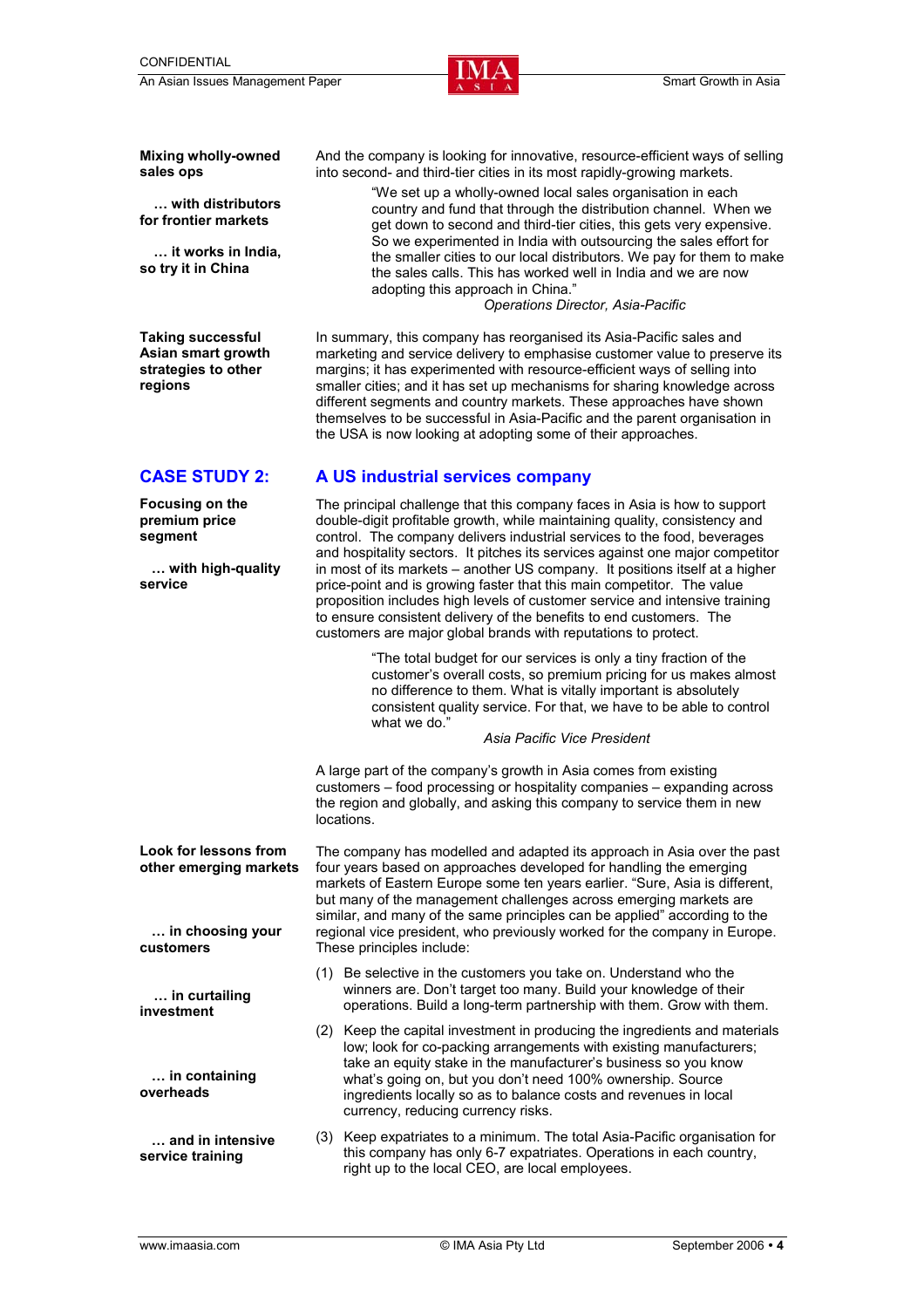|                                                                                     | (4) Intensive service training. Absolute adherence to your service<br>processes, quality standards, monitoring systems and schedules. The<br>key to quality in this business is not in the products but in the process<br>know-how, so that needs to be rigorously reinforced. Establish 'centres<br>of expertise' capturing and disseminating knowledge on customer<br>processes in key market segment. Hold quarterly or half-yearly 'experts<br>conferences' and fly in experts to share knowledge.                                                                                                                                                                                                                                                                                            |  |
|-------------------------------------------------------------------------------------|---------------------------------------------------------------------------------------------------------------------------------------------------------------------------------------------------------------------------------------------------------------------------------------------------------------------------------------------------------------------------------------------------------------------------------------------------------------------------------------------------------------------------------------------------------------------------------------------------------------------------------------------------------------------------------------------------------------------------------------------------------------------------------------------------|--|
| A critical link between<br>equity control and<br>service quality                    | Fast growth markets such as China present new challenges. The company<br>set up initially with a joint-venture, but took control in 1990 and more<br>recently bought out the partner altogether.                                                                                                                                                                                                                                                                                                                                                                                                                                                                                                                                                                                                  |  |
|                                                                                     | "You have to have control to guarantee service quality. The key to<br>'smart growth' for us was to take control as quickly as possible.<br>We are now setting up in India, which is looking very promising for<br>us, and we will be wholly-owned there."<br>Asia Pacific Vice President                                                                                                                                                                                                                                                                                                                                                                                                                                                                                                          |  |
| <b>Accelerated training</b><br>strategies                                           | The company is experiencing very high rates of growth in China, and that is<br>making it rethink how it gears up to train people.                                                                                                                                                                                                                                                                                                                                                                                                                                                                                                                                                                                                                                                                 |  |
|                                                                                     | "To deliver on value, you have to have the best people and you<br>have to train them thoroughly. In China, we are looking at 30% per<br>annum, sustainable growth for the next few years. To drive that,<br>we will be shifting to a batch training process. Classrooms - a kind<br>of 'university' training - will replace on-the-job training because we<br>need to get large numbers of people into the field."<br>Asia Pacific Vice President                                                                                                                                                                                                                                                                                                                                                 |  |
| <b>Acquisitions are now</b><br>easier and quicker                                   | The company is increasingly considering acquisitions as a means of faster<br>expansion in other high-growing markets of Asia. It made an acquisition in<br>Korea in 2000 and another one in Thailand in 2004.                                                                                                                                                                                                                                                                                                                                                                                                                                                                                                                                                                                     |  |
| with better advice<br>& information                                                 | "Ten years ago, no, it was all too murky. Business ethics cannot<br>be compromised. Now, there is a higher level of professionalism<br>across the region; there is better advice available. This is a faster<br>approach. We are now scanning for potential targets with assets<br>that we can adapt to our business model."<br>Asia Pacific Vice President                                                                                                                                                                                                                                                                                                                                                                                                                                       |  |
| <b>Driving service quality</b><br>with the latest<br>technologies                   | Lastly, fast growth in Asia is bringing forward the time when 'first-world'<br>technologies will need to be applied to monitoring and controlling service<br>quality.                                                                                                                                                                                                                                                                                                                                                                                                                                                                                                                                                                                                                             |  |
|                                                                                     | "At present, quality control and service monitoring is all done<br>visually, manually. In the US and Europe, we use hand-held<br>devices for standardised, real-time information on customer status.<br>We will need to invest in automated systems far sooner in Asia<br>than we had to in the developed markets if we are to continue to<br>drive high-quality service because of the pace of growth."<br>Asia Pacific Vice President                                                                                                                                                                                                                                                                                                                                                           |  |
| A rigorous focus on<br>service quality<br>while also<br>undertaking rapid<br>growth | In summary, this company has been reapplying and adapting knowledge<br>already gained in other emerging markets to help drive smart growth in<br>Asia. It sustains a premium price position based on uncompromising<br>service quality, which in turn is based on having operational control backed<br>by intensive investment in training. In its highest growth market - China - it<br>is shortening the training and development lead-times by shifting from on-<br>the-job training to classroom training. In other highly prospective markets it<br>is shortening the capacity investment lead-time by targeting acquisitions.<br>Finally, the company is anticipating the need to invest in process<br>automation ahead of time, based on the speed with which the market is<br>developing. |  |

ı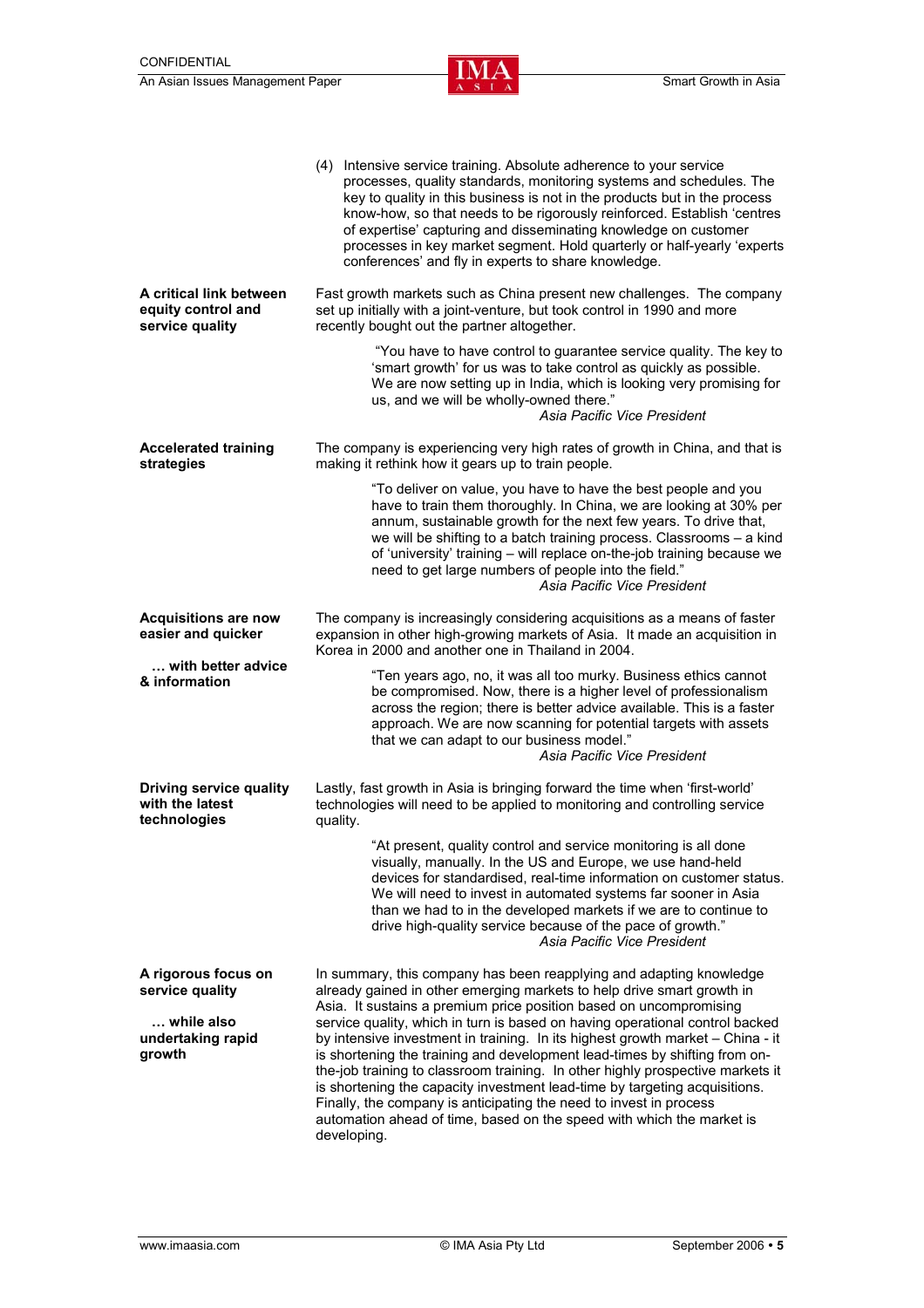

### **CASE STUDY 3:**

| Introducing<br>standardized logistics<br>to Asian markets                                                     | This company specialises in the hiring of physical logistics equipment. It<br>commenced Asian operations in Thailand in 1994 on the back of an<br>initiative to standardise logistics services around international norms, and<br>now operates in six Asian countries. Some of those operations were<br>acquired from another player in the industry. The majority of the company's<br>clients are MNCs. The biggest challenges in Asia are keeping track of the<br>physical movements of the hired equipment, getting paid in places where<br>there is a culture of running long accounts receivable, recruiting and<br>retaining enough high-skilled staff in the high-growth markets, and deciding<br>how to implement the new growth opportunities that the company has yet to<br>tap across the region.                                                                                                                                                                                                  |
|---------------------------------------------------------------------------------------------------------------|---------------------------------------------------------------------------------------------------------------------------------------------------------------------------------------------------------------------------------------------------------------------------------------------------------------------------------------------------------------------------------------------------------------------------------------------------------------------------------------------------------------------------------------------------------------------------------------------------------------------------------------------------------------------------------------------------------------------------------------------------------------------------------------------------------------------------------------------------------------------------------------------------------------------------------------------------------------------------------------------------------------|
| The importance of<br>sticking to a standard<br>business model<br>which can mean<br>avoiding some<br>contracts | Operating with a standard business model and the same equipment across<br>the whole region, and the same as the business model in Australia, is<br>central to the profitability of Asian operations for this company. Growth in<br>Asia is driven by the shift to modern forms of retail trade, and as different<br>parts of the region are at different stages of that transition, there is still<br>substantial growth to be gained. Both the retail customers and the<br>international standardisation that is taking place in transportation are<br>pushing in this direction. The most important element in the mix, according<br>to the company's chief financial officer, is to "stick with the business model,<br>because it works." The company actually turned down an invitation to<br>supply a large customer in the Philippines who wanted a customised<br>system. Sticking with a standard business model does slow growth:<br>"We're just now starting up in China, and are using the standard |
|                                                                                                               | model again there. We'll focus initially on 20-30 customers located<br>in two or three provinces in order to keep control of business<br>operations."<br><b>Chief Finance Officer</b>                                                                                                                                                                                                                                                                                                                                                                                                                                                                                                                                                                                                                                                                                                                                                                                                                         |
| <b>Letting demand lead</b><br>investment in                                                                   | Judgement about when to invest in expanded operations is another key<br>factor in this company's Asia-Pacific profitability.                                                                                                                                                                                                                                                                                                                                                                                                                                                                                                                                                                                                                                                                                                                                                                                                                                                                                  |
| <b>increments</b><br>while also                                                                               | "We tend to increase the hire equipment in steps, so judging when<br>it's time to buy more equipment is important, as investment has an<br>immediate effect on utilisation rates."                                                                                                                                                                                                                                                                                                                                                                                                                                                                                                                                                                                                                                                                                                                                                                                                                            |
| changing structures as<br>demand grows                                                                        | Judgement is also applied to decisions regarding support activities such as<br>repairs and maintenance.                                                                                                                                                                                                                                                                                                                                                                                                                                                                                                                                                                                                                                                                                                                                                                                                                                                                                                       |
|                                                                                                               | "We start out working with a third-party for repairs, but once we<br>reach critical mass, it pays to set up our own repair operations."<br><b>Chief Finance Officer</b>                                                                                                                                                                                                                                                                                                                                                                                                                                                                                                                                                                                                                                                                                                                                                                                                                                       |
| Using systems that rely<br>on basic management<br>skills                                                      | The company tends to gear its growth around its capacity to effectively<br>resource it. Hiring enough of the right skilled people to drive growth and<br>retaining them is another key challenge, especially in China. But local<br>operations do not require a large number of personnel. The company hires<br>local staff. There is one US manager in Thailand, which is a regional<br>operations HQ (on a local package) and one expatriate in China and all<br>others are locals. According to the CFO the company looks for "customer<br>service and business sense and relationships. There is no lengthy training<br>involved in selling the service." Local operations are set up as<br>independently as possible, funding their own operations out of locally-<br>generated cash-flows so as to reduce foreign currency exposures.                                                                                                                                                                   |
| Avoiding over-<br>commitment to new<br>opportunities                                                          | While there are promising opportunities in untapped markets, the company<br>is evaluating those at present and is not in a rush to implement. As the<br>CFO notes " we don't have enough management resource to do it now."                                                                                                                                                                                                                                                                                                                                                                                                                                                                                                                                                                                                                                                                                                                                                                                   |
| The conservative case<br>for smart growth                                                                     | In summary, this company is protecting its profitability by being selective<br>both with which markets it goes into and with which customers it services -<br>in the case of China, even which subregions it will service. It also sticks                                                                                                                                                                                                                                                                                                                                                                                                                                                                                                                                                                                                                                                                                                                                                                     |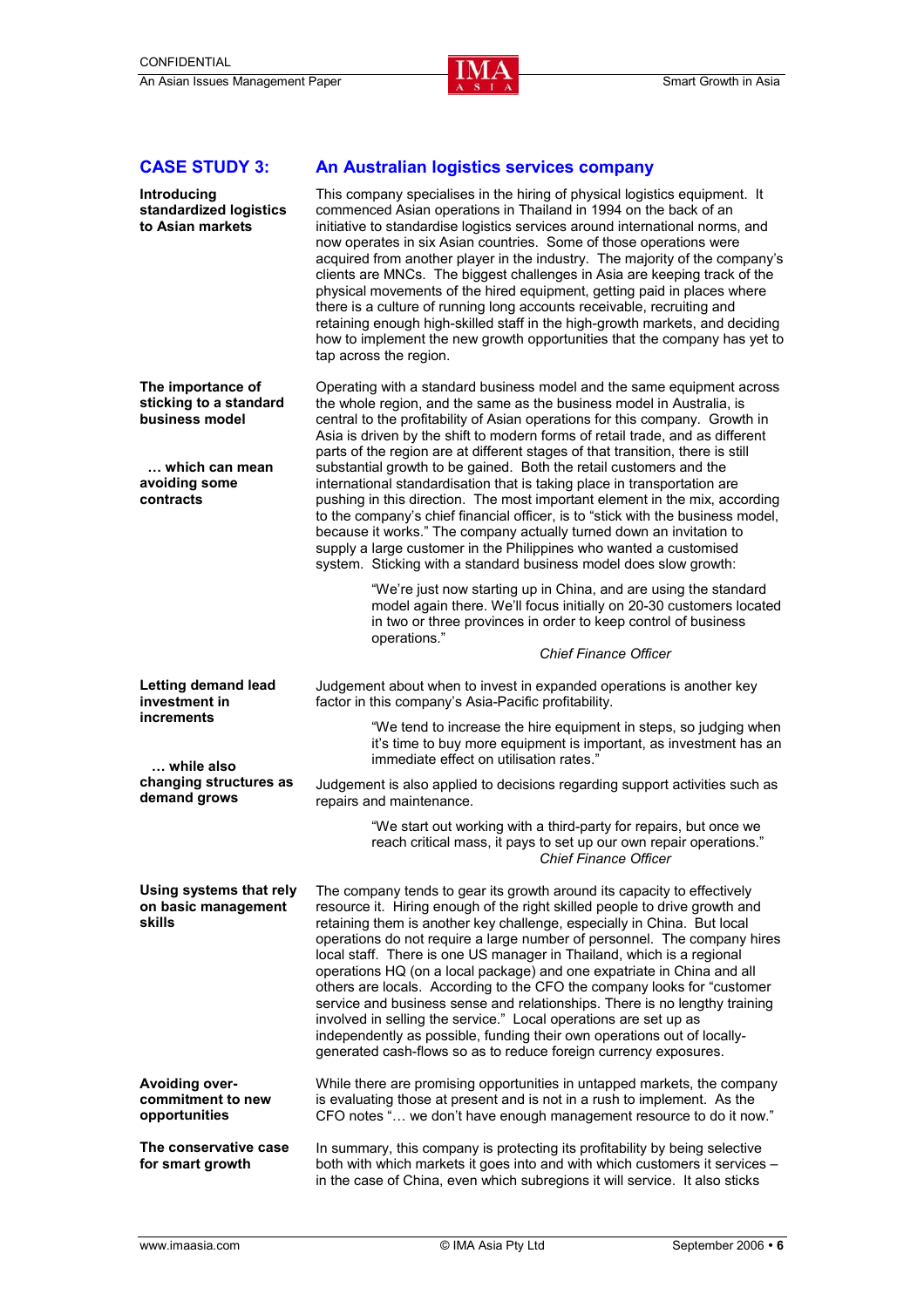

 **… careful selection of markets & customers** 

 **… sticking to proven business models** 

**Local production of components & picking up out-sourced work** 

 **… a skills shortage threatens growth** 

**Recognizing that Asia may require a different growth paradigm** 

**Being selective about customers** 

 **… and partnering on technology** 

**The challenge of building businesses in both China and India** 

 **… drawing on temp assignments from worldwide staff** 

**Applying the lessons from China to new the Indian entry** 

closely to a well-tried business model to ensure operational efficiency; it makes careful judgements about the timing of investments in new equipment capacity; and while acknowledging the challenge of recruiting the right skills in high-growth markets, the business is not costly in human resource, and the company tends to gear its growth to the rate at which it can provide capable management resources.

#### **CASE STUDY 4: A European industrial engineering company**

This company supplies engineered components to manufacturing customers. Products are mostly designed and manufactured in the markets where major customers are. One key driver of the business has been the tendency for manufacturers to increasingly outsource specialist design and components. The company's biggest growth challenges in Asia are recruiting and retaining skilled people – and managing upward pressure on compensation for its existing employees. According to the Asia Pacific managing director, "…this is now constraining our growth in China and India."

The company doubled in size around 2000 following a major global acquisition, since when the main growth strategy for the company has been to go for organic growth by gradually expanding into adjacent market segments at the same time as pursuing growth opportunities in Asia. Embedding this parallel approach to business growth within the European top management team – more used to managing sequentially – has been an additional internal challenge for the team managing Asia.

One of the keys to securing profitable growth for this company has been to be quite selective about which companies it will partner with. Customers come to be thought of as 'partners' because of the technical complexity of the components that are developed and supplied to them. And the company is only interested in servicing those customers that place a value on the company's high-value design-make-supply-service offering.

The company has set up a manufacturing plant in China to service Chinabased customers. Acquiring an existing operation was considered as a potentially faster entry, but the company did not find one that met its requirements. The company has also decided to set up in India. Gearing up to resource high growth in China and India operations has forced the company to be quite inventive. The company has taken on large numbers of new recruits but found it also needed to borrow large numbers of experienced people from elsewhere across its global operations. One of the people intimately involved in the whole planning and business-case preparation has been retained as Project Manager for the construction of the plant.

> "We had to accelerate the process to fill gaps where there just weren't locals. We borrowed engineers from around the globe; our logistics specialists came from Australia to design the system and to train and deliver expertise. Lots of expatriates initially. All of the foreign assignees were there for the early phase, and to educate others to take their place. We used consultants also." *Managing Director, Asia-Pacific*

The company has also been explicitly applying the lessons learned in China to the start-up of its India operations.

> "India is about a year behind. The India Managing Director is in China once a quarter. Within a year, the expat who is currently managing the key account team in China will move across to a broader regional role which will be located in India, so as to embed the process there."

> > *Managing Director, Asia-Pacific*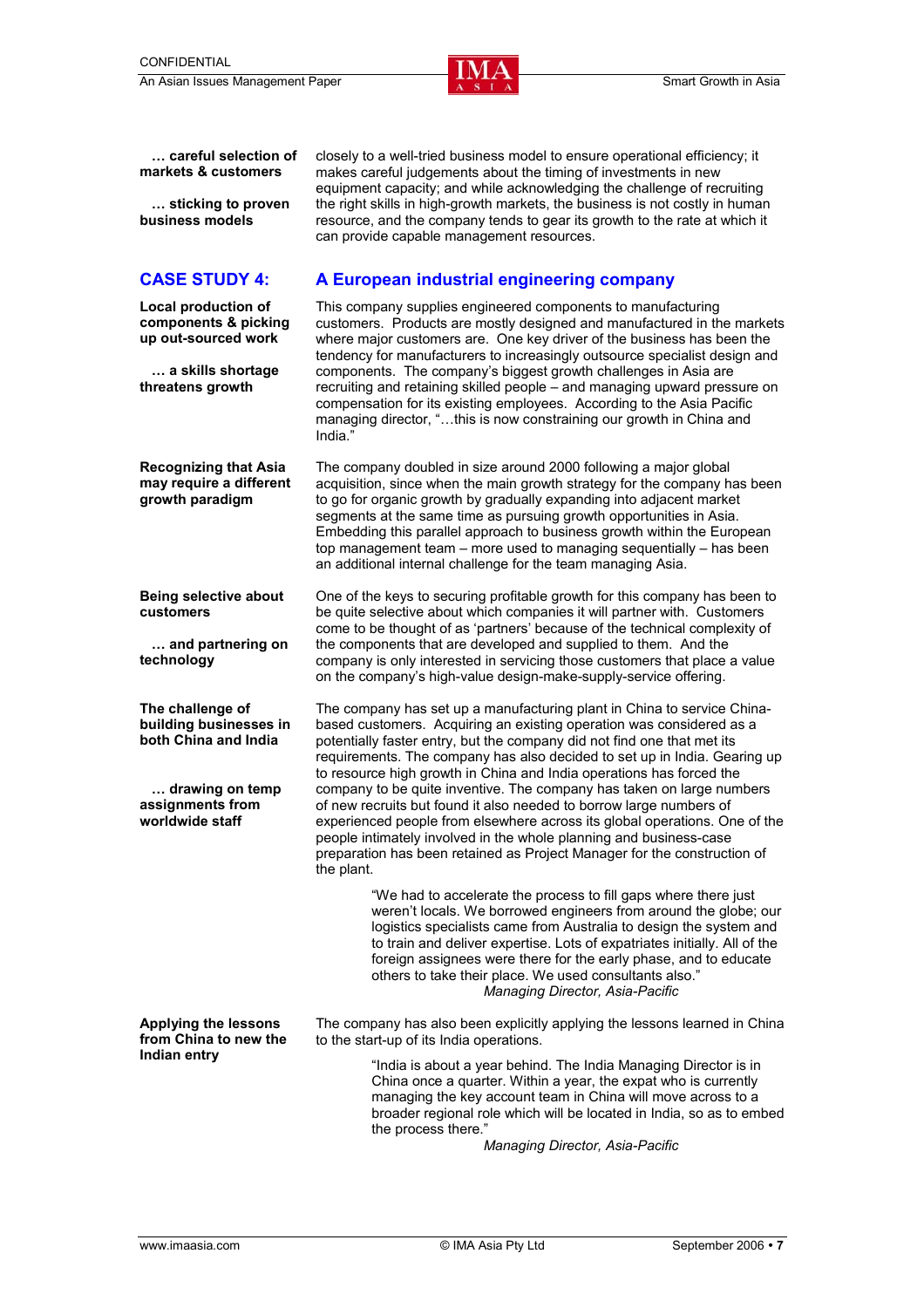

**Setting up an Asia training academy in China**  To accelerate the establishment phase, the company has also set up a formal 'Training Academy' to deliver induction courses, and technical training. It has been set up in China because of the large numbers of new personnel who need to be recruited there. But this will become an Asia-Pacific training centre and staff will go there from other parts of the region to participate in courses. **Finding the right staff in China … first you need a top-flight HR manager**  In gearing up to build the China business, the company had a breakthrough on the recruitment front also. "We used to have a China service team who were very much from within the traditional Chinese company culture and we struggled to get them involved. This time we hired an absolutely first-class HR manager – a Chinese fellow - who had 14 years experience working for other engineering-based MNCs in China, and he's now brought on board a whole cohort of dynamic managers with MNC experience who have very quickly brought real value to the business. Their motivation, their skills, their work-ethic, their active engagement with the whole project have been outstanding. The HR manager and the expatriate Project Manager will together accelerate the development of the China facility." *Managing Director, Asia-Pacific*  **A game plan for fast growth in China & India … balancing care on customer selection … with systems for fast staff growth**  In summary, this company has maintained its profit margins by carefully selecting its customers and delivering high value by partnering with them on technology. In doing this it has taken the decision to invest in local manufacturing capacity in both China and India to ensure supply to key customers. It is also speeding growth of the China venture with substantial local recruitment that has been backed up by formalised academy-style training and intensive use of international assignees and consultants. And the key to hiring the right skills in China was to hire a dynamic Chinese HR manager who had substantial experience working for other foreign engineering companies. All of these lessons are now being transferred to India to support a recently launched operation. **CASE STUDY 5: A US industrial equipment company**  This company manufactures complex materials-handling equipment. Its

> principal growth challenge in Asia is maintaining its premium positioning and profitability across the region, particularly when some markets are quite small. A second challenge is how to meet an expected surge in demand in the next few years as a replacement cycle commences. The company is

concerned that new competitors from China will crowd into the market then. A third growth challenge is developing channel partners with the capability to sell a complex, premium-priced product, and finding (and retaining) staff with multiple language skills. "Our focus is to supply and support a premium product, providing

premium quality service. It takes a long time to build the right network. This is a very competitive business with narrow margins, so when you add in the effect of import duties in different places, there's not a lot of leeway. And the last thing anyone wants in this business is a price war."

*Managing Director, Asia* 

The company achieves this goal through a variety of strategies. The company prioritises different countries depending on the kind of pricing it can apply.

> "It's not easy in our business to compare pricing across countries. So there are key pricing countries where we won't do anything to destroy pricing, because that is where we earn the margin. And there are others – selected countries – where we will price low in order to get volumes, sometimes lowering prices if we need to add

**Key challenges** 

 **+ selling premium products in small markets** 

 **+ preparing for a surge in demand & for Chinese competitors** 

 **+ developing channel partners & staff** 

**The importance of pricing variations by country**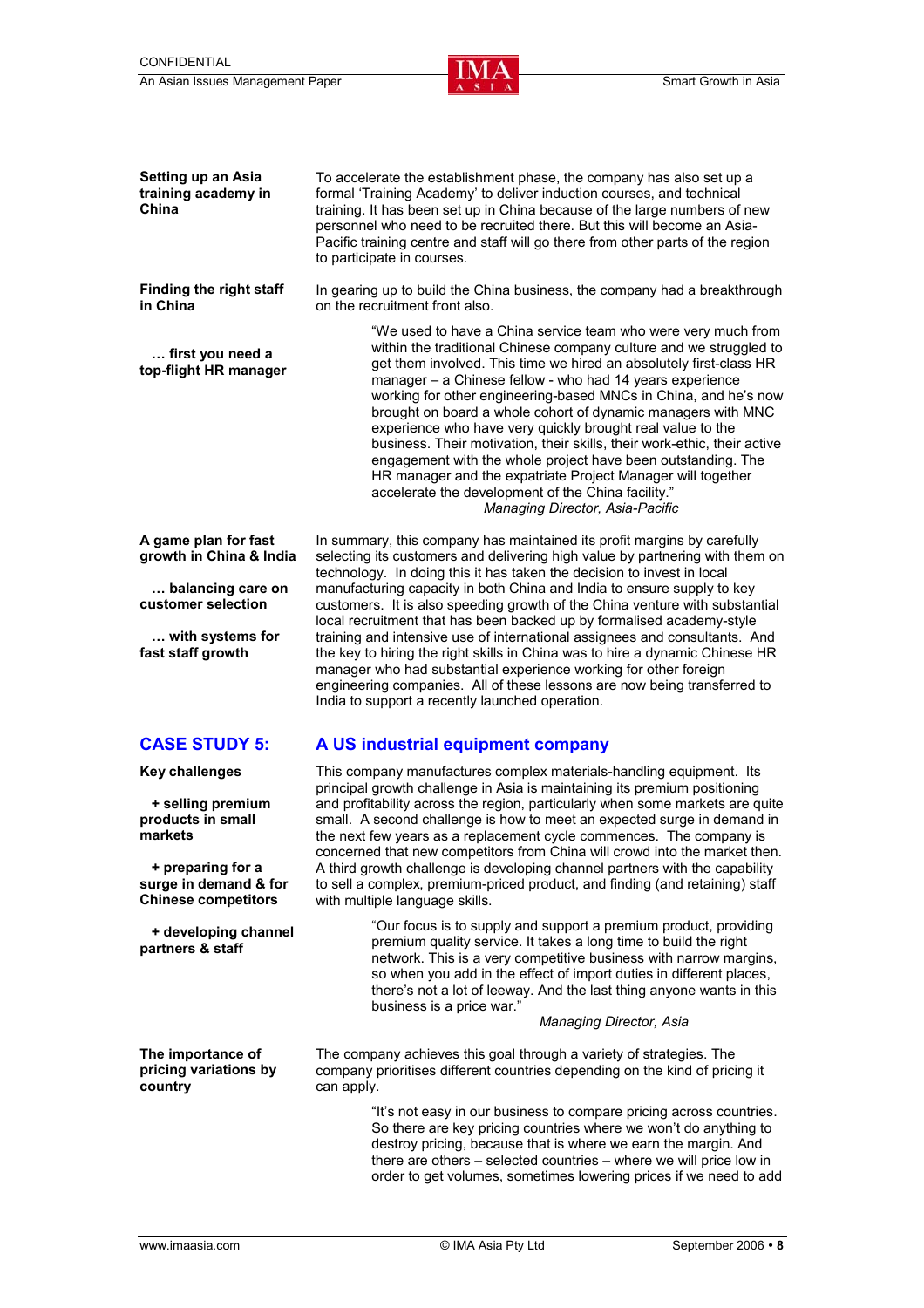

|                                                                                               | throughput to the factories. Because we do have differential<br>pricing, we watch very carefully where the units actually land."<br>Managing Director, Asia                                                                                                                                                                                                                                                                                                                                                                                                                                                                                                  |  |  |
|-----------------------------------------------------------------------------------------------|--------------------------------------------------------------------------------------------------------------------------------------------------------------------------------------------------------------------------------------------------------------------------------------------------------------------------------------------------------------------------------------------------------------------------------------------------------------------------------------------------------------------------------------------------------------------------------------------------------------------------------------------------------------|--|--|
|                                                                                               | Service is an important part of how the company maintains margins, as the<br>margins on spare parts are higher than those on the original equipment.                                                                                                                                                                                                                                                                                                                                                                                                                                                                                                         |  |  |
| <b>Preparing for price</b><br>competition with China-<br>made products                        | The fastest growing markets at present are Australia, where a replacement<br>cycle is in full swing, and China. However, there is significant pent-up<br>demand across the region, with customers delaying replacements. In some<br>markets like Indonesia, that is because customers cannot get access to<br>finance. But at some stage in the next few years, there will be a boom that<br>will attract new competitors, most likely from China. To address this, and to<br>help to ease the boom-bust cycle, the company is promoting sale of its own<br>refurbished equipment which presently do well against new products made<br>in China.             |  |  |
| a role for second<br>hand products                                                            |                                                                                                                                                                                                                                                                                                                                                                                                                                                                                                                                                                                                                                                              |  |  |
| A major investment in<br>channel partners                                                     | Building the distribution network involves getting the right quality partners<br>on board.                                                                                                                                                                                                                                                                                                                                                                                                                                                                                                                                                                   |  |  |
| backed up by<br>training for channel<br>partners                                              | "It takes about five years to develop good channel partners. They<br>need to be full service dealers, not just traders. They need to be<br>appropriately capitalised. Once we find them, we invest<br>substantially in helping them to develop their business. We set up<br>dealer groups, where they can discuss their businesses with an<br>independent consultant. We provide sales tools and metrics and<br>business diagnostics. We provide a professional sales training<br>program, a quality service delivery program, a program on how to<br>run a repair shop. There's about three years of training delivered."<br><b>Managing Director, Asia</b> |  |  |
|                                                                                               | In order to accelerate this further, the company is building an online<br>'Training Knowledge Centre' to enable faster and more effective staff<br>training, in between short-courses and visits by the supplier's team of<br>experts. Some of the basic dealer training is delivered in a central location.                                                                                                                                                                                                                                                                                                                                                 |  |  |
| The challenge of<br>bringing investment<br>and product R&D<br>cycles into sync with<br>demand | Making supply scaleable tends to be a challenge for fast growing<br>manufacturing businesses. The company has increased its factory capacity<br>and is still occasionally facing component shortages. The company makes<br>regular five-year forecasts, but five years ago demand didn't come through<br>as expected, so capacity was not added; now the demand is there and<br>they've had to crank up output swiftly, with the result that there are still<br>sometimes backlogs. The new product development cycle also needs to be<br>managed carefully.                                                                                                 |  |  |
|                                                                                               | "We took a big cost burden a couple of years ago while we were<br>developing a new series of products; but the advantage now is<br>that we're in the market with new products that are better than<br>those of our competitors."                                                                                                                                                                                                                                                                                                                                                                                                                             |  |  |
|                                                                                               | Managing Director, Asia                                                                                                                                                                                                                                                                                                                                                                                                                                                                                                                                                                                                                                      |  |  |
|                                                                                               | The capacity expansion and new product development cycles require<br>careful judgement as they do not always coincide with the rate of demand<br>growth.                                                                                                                                                                                                                                                                                                                                                                                                                                                                                                     |  |  |
| <b>Designing new low</b><br>priced products for<br>China                                      | The company sources a lot of components from China for worldwide<br>distribution and also supplies a locally-made unit into the Chinese market.<br>This unit has been specifically developed as a low-cost entry-level unit, and<br>is only sold in China.                                                                                                                                                                                                                                                                                                                                                                                                   |  |  |
| which may be<br>taken to global markets                                                       | "Elsewhere across the globe the company pools the design needs<br>of different segments; a low-cost unit is supplied into Latin<br>America and Eastern Europe and parts of Asia. In the next few<br>years, this 'low-end' product will be pitched too high for China or<br>Africa. At present, the China unit is for China only; but this may                                                                                                                                                                                                                                                                                                                |  |  |

become the new 'low-end' offering. We will be watching carefully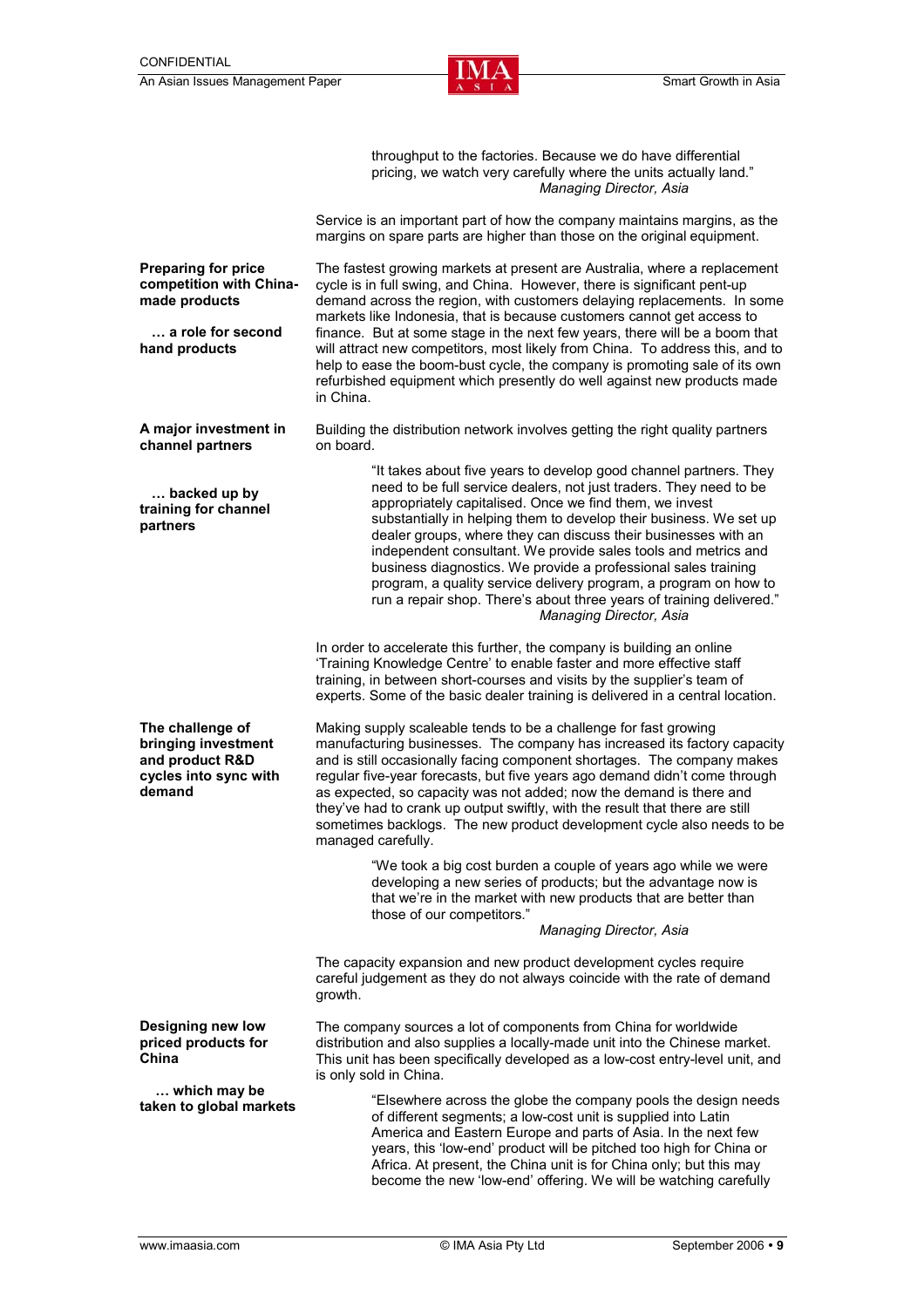

the impact on the brand-name."

#### *Managing Director, Asia*

In summary, the company preserves margins by emphasising its high value proposition, balancing pricing across high-margin and low-margin countries, and choosing these carefully. It invests substantially in the development of service skills in its distributor network, and is aiming to overcome the constraint on how fast it can grow the network by creating an online dealer learning centre. The company is promoting sales of refurbished units to bring forward the next replacement cycle, anticipating a surge which may create opportunities for new low-cost competitors. And it tries to gear capacity expansion and new product development cycles in line with fiveyear demand forecasts.

#### **CASE STUDY 6: A US software company**

**Targeting Asia's 2nd tier cities** 

 **… by carefully selecting & managing channel partners** 

**Coping with the threat of weak IP protection** 

selling process.

 **… by establishing check-systems for channel partners and customers** 

**Establishing systems to cope with corruption** 

 **… and withdrawing were such systems are unable to work** 

#### **Building solid ties with channel partners**

 **… requires a major investment in training and support** 

This company sells and maintains business software. About half of the company's revenue is from sales of new licences and about half comes from technical support and maintenance fees. Within Asia, the company's biggest growth challenges are how to expand into 2<sup>nd</sup> tier cities in China and India. In those markets, the company sells through channel partners – often through multiple tiers. So cracking the 2<sup>nd</sup> tier cities depends on finding and developing enough of the right quality of channel partners, while also ensuring integrity and control is maintained across all levels of the

The company adopted a strategy of selling 'licences to use' its software, rather than copy-protecting its products, as it sees this as a way of controlling the creation of a 'standard' even amongst the counterfeit user population. So the key to successful growth is in creating a channel structure that has a built-in compliance and monitoring system, so as to minimise leakage. In China, which is the company's fastest-growing market, it provides 'licence certificates' directly to end-users, in order to authenticate how many users have been authorised under any particular sale. There is no physical supply constraint as the product is downloadable. The company does not require that resellers reveal the prices of any individual deals done, but it insists on obtaining final end-user contact details, and then issues licence certificates.

One of the other limits to growth, for a US company, is the risk of corrupt practice in the sales process. According to the regional CFO "… integrity management adds a certain overhead to the cost of doing business in Asia, but as a US corporate, there is no alternative." This company has set up a 'business integrity hotline,' details of which are printed on a small card which is given to all end-customers. Anyone who suspects that there may have been misconduct in the way a sale was achieved – either by the company's employees or by channel resellers – is encouraged to report that to an independently appointed firm of lawyers in the US. The Asia CFO notes that they have "… pulled back from some markets, such as Vietnam, because it's just too hard to ensure zero side-deals." And to ensure against 'channel-stuffing' the company insists on seeing the end customer contract from the reseller before it recognises revenue from the sale.

The biggest constraint is finding the right channel partners, with the right kind of focus on value-added selling, with the right kind of skilled staff. The Asia CFO points out that they are "…not interested in just transactionbased business; we want to develop our relationship with them as a longterm partnership." To do that, the company has a team of around 200 working with partners across Asia, transferring knowledge through partner training, through technical updates, through briefings on strategic direction and so on. It is difficult to specifically identify the pay-off from this investment in training and development.

"It's completely unlike expanding with a direct sales-force. But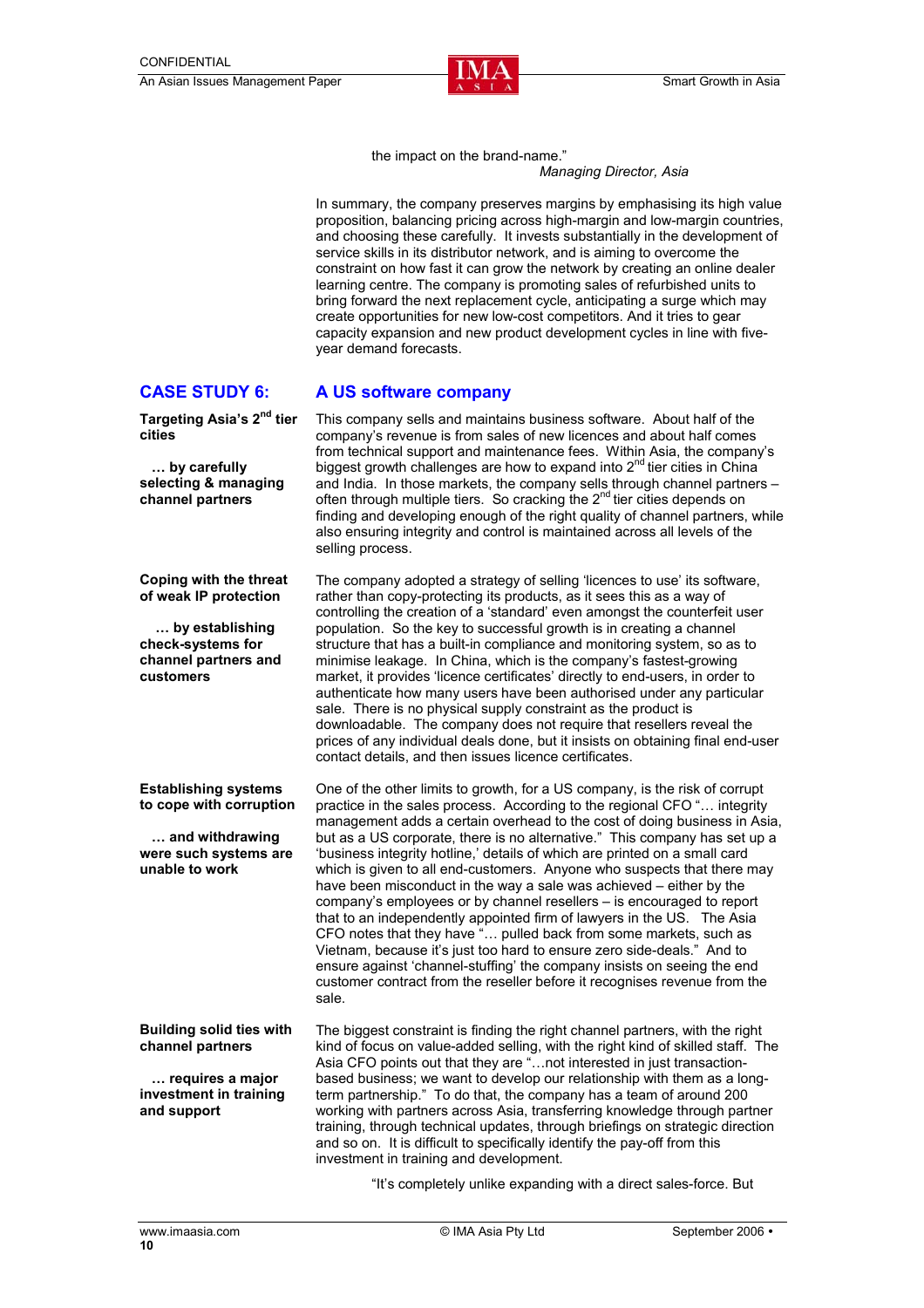

where we want to get the right kind of emphasis and were we want to maintain the integrity of the process, right down to the end-user, there is no alternative, particularly once you get outside the main metropolitan areas. And no-one who wants to grow in India or China can afford to overlook the  $2<sup>nd</sup>$ -tier cities. *Asian CFO* 

#### **Bringing new business models into Asia can take time**

In the last few years the company has made a couple of major strategic acquisitions. So another substantial growth drive comes from selling complementary products into sites where customer have previously bought the company's original products. Another new trend, likely to make inroads across Asia in the next few years, is the shift to hosting clients' software and running it for them. Where this can be promoted, particularly with larger customer sites, the service/maintenance process becomes significantly more efficient; even technical support and maintenance services cease to be a growth constraint then.

> "So far, customers are a bit reluctant to transition to this approach; they like the feeling of security from running their own software. But more customers are moving away from bespoke software for cost/efficiency reasons, and as they do so, the 'hosting' model will pick up."

*Asian CFO* 

**Developing & controlling channel partners in 2nd tier markets** 

In summary, this company has reduced the physical supply constraint by making the product downloadable, and has been expanding its market geographically into  $2^{nd}$  tier cities in the region's two most populous markets. At the same time, it has maintained control by implementing a verification certificate and 'misconduct hotline' against corruption. It is investing extensively in transferring knowledge to its channel partners, after selecting them carefully for their approach to value-added selling. And in the future, an alternative model of service delivery to customers promises to further minimise the support and maintenance constraints also.

### **Conclusions**

It is impossible to come up with a list of the '10 principles that will deliver smart growth in Asia' and expect them to apply to every business in every part of the region. However, from the six case studies above, some valuable lessons can be drawn.

- **Asia is not unique … learn from other regions & take Asia's successes worldwide**  • Look in the company's worldwide portfolio of operating processes for 'emerging market' models that can be adapted quickly to growth conditions in Asia. Similarly, look at what you are doing in your Asia-Pacific markets with a view to adding useful learning to your business elsewhere; Asia-Pacific may be where your company develops its lowentry product for Africa. Your 'smart growth in Asia' could be a source of smart growth elsewhere. **The benefit of sticking to proven business** 
	- Don't vary the business / operational model too far from ones that have been shown to deliver reliable, profitable growth for your company in other markets. Once you have a reliable business model for your key markets in Asia-Pacific, be wary of pressures to modify it further for specific new clients or new locations. That said, however, many companies seem to be adopting innovative business approaches to China and sometimes India, but only to the extent that the investment in further complexity is justified by high returns.
- **It pays to spend time selecting the right markets & customers**  • Preserve profit margins by selecting markets and customers carefully; focus on those who are responsive to the high-value proposition you are offering, and aim to build long-term, collaborative relationships with them. Your accumulation of knowledge about what they need and how they operate, over time, enables you to supply their needs more effectively than the competition. You may have to be innovative in how you demonstrate to the customer how it is that your product delivers

**models** 

 **… and innovating without complexity**